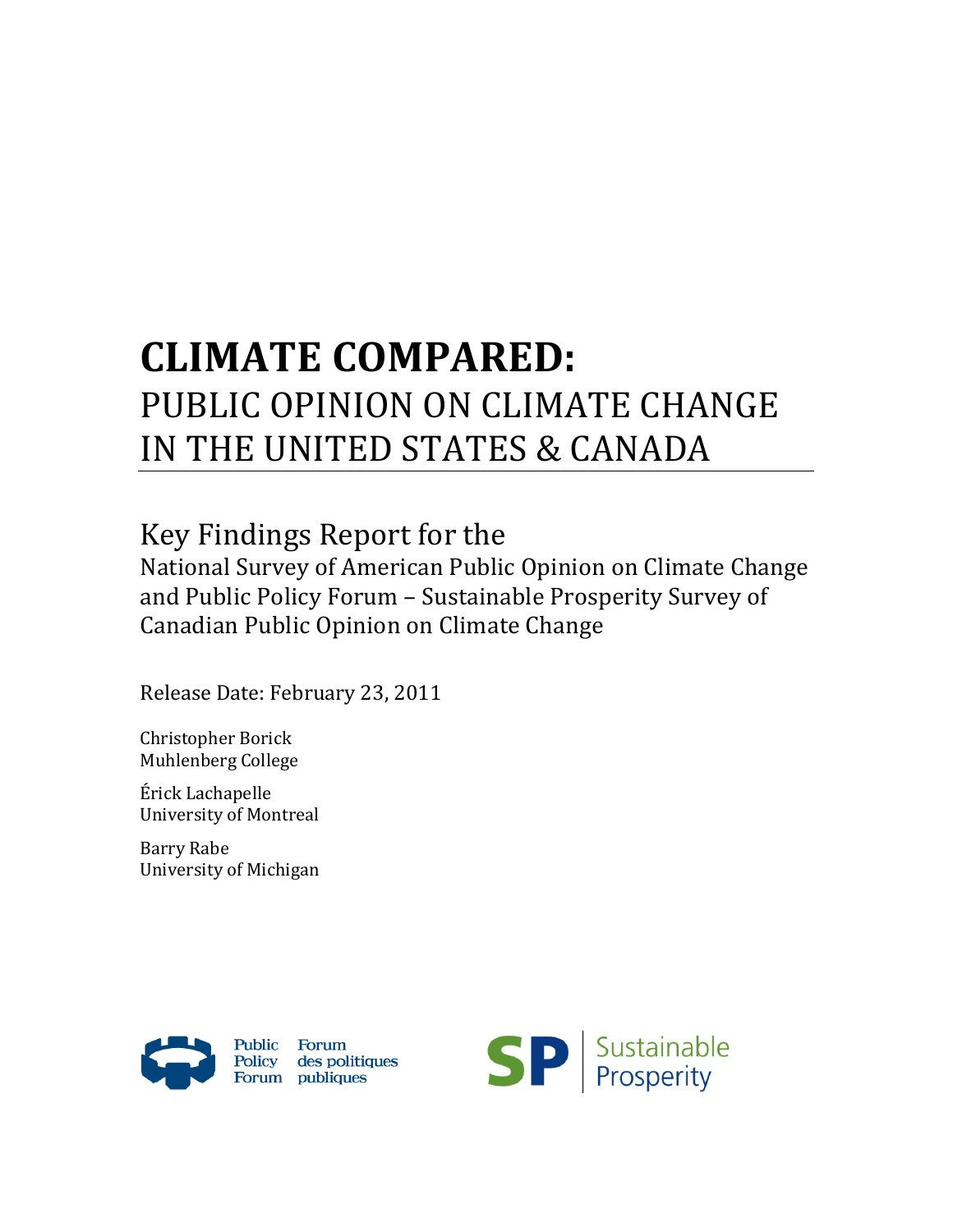Jeanuar Mary James MARTIN

Produced by:

The Center for Local, State, and Urban Policy of the Gerald Ford School of Public Policy at the University of Michigan The Muhlenberg College Institute of Public Opinion

Commissioned by:

\_\_\_\_\_\_\_\_\_\_\_\_\_\_\_\_\_\_\_\_\_\_\_\_\_\_\_\_\_\_\_\_\_\_\_\_\_\_\_\_\_\_

The Public Policy Forum Sustainable Prosperity

Supported by:

\_\_\_\_\_\_\_\_\_\_\_\_\_\_\_\_\_\_\_\_\_\_\_\_\_\_\_\_\_\_\_\_\_\_\_\_\_\_\_\_\_\_

Internat Energy Solutions Canada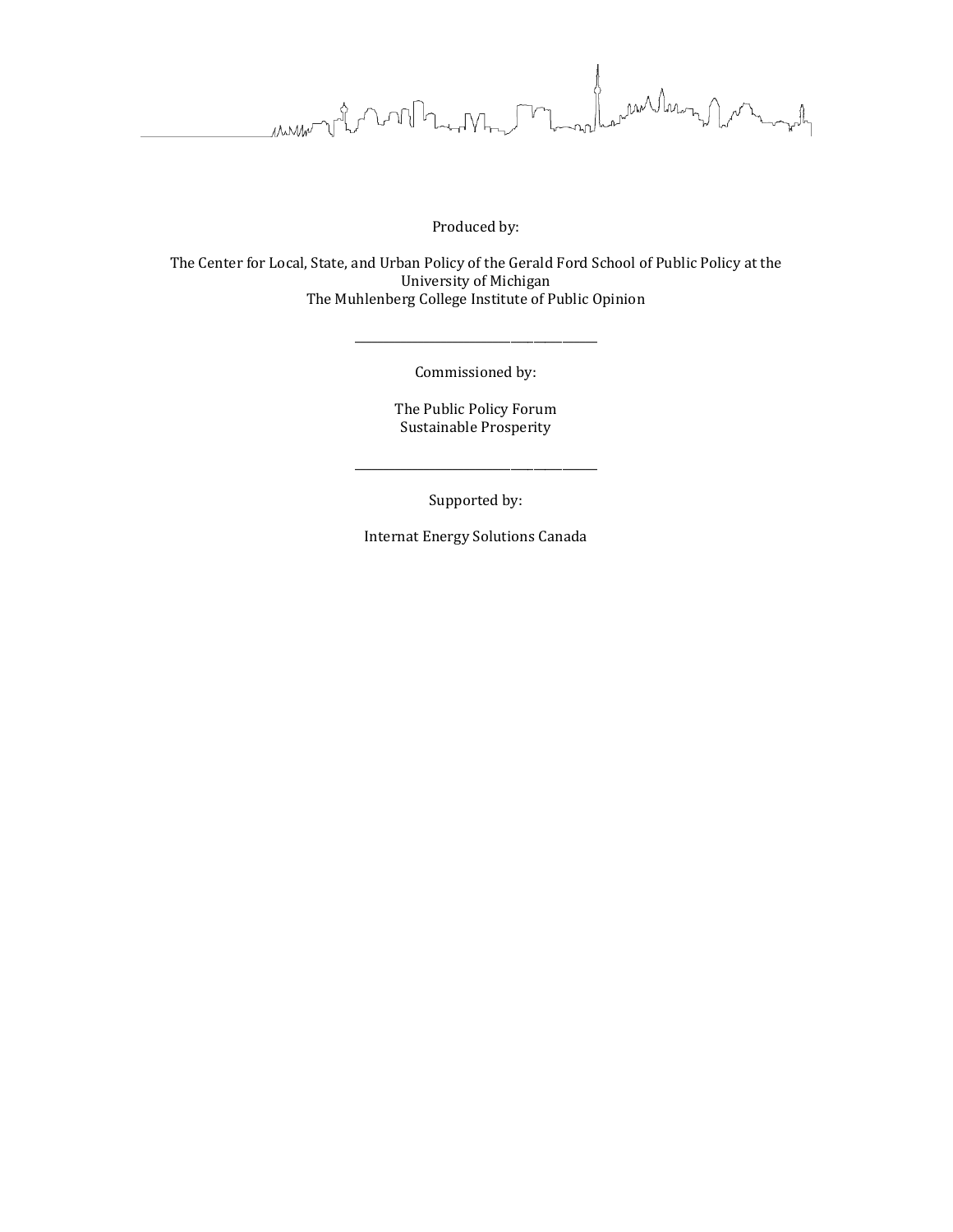ran Mars 1 Inn h

# Project Overview

The following report summarizes results drawn from national level surveys in the United States and Canada that examine public perceptions regarding various aspects of climate change. Since 2008, the National Survey of American Public Opinion on Climate Change (NSAPOCC) has examined the perceptions and preferences of residents of the United States regarding their views on the existence of climate change and potential policy approaches to address global warming. In order to gain comparative perspective on climate change matters in Canada, the National Survey of Canadian Public Opinion accompanied the most recent version of the NSAPOCC on Climate Change (NSCPOCC). This report provides insight into the evolution of American public opinion regarding climate matters while producing direct comparisons between the views of the American and Canadian publics on matters pertaining to climate change and its mitigation.

# Methodology

The findings included in this report are drawn from telephone surveys using random digit dialing samples in the United States and Canada. The United States sample includes both landlines and cell phones while the Canadian sample includes landlines only. The following table presents the sample size and margin of error for each of the respective samples:

| Year          | <b>Fielding Dates</b> | <b>Sample Size</b> | <b>Margin of Error</b> |
|---------------|-----------------------|--------------------|------------------------|
| United States | November $15 -$       | 916                | $+/- 3\%$              |
|               | December 9, 2010      |                    |                        |
| Canada        | January 13 – February | 1214               | $+/-2.8\%$             |
|               | 4.2011                |                    |                        |

Note: Margin of Errors are calculated at a 95% level of confidence

Percentages throughout this report are rounded upward at the .5 mark, thus many totals in the results will not equal 100 percent. All data summarized in this report are weighted to reflect population estimates in both the United States and Canada. The United States survey was conducted by the Muhlenberg College Institute of Public Opinion in Allentown, Pennsylvania and funded by both Muhlenberg College and the Center for Local, State, and Urban Policy at the Gerald Ford School of Public Policy at the University of Michigan. The Canadian survey was conducted by Leger Marketing in Montréal Québec and was funded by the Public Policy Forum and Sustainable Prosperity, with additional financial support from Internat Energy Solutions Canada.

# KEY FINDINGS

- 1. After experiencing significant declines in the level of belief that global warming is occurring between the fall of 2008 and spring of 2010, American belief rebounded slightly in late 2010, but remained well below the levels observed in 2008.
- 2. Belief in climate change among Canadians substantially outpaces belief in this phenomenon among residents of the United States.
- 3. For residents of Canada and the United States that believe that climate change is occurring there is general belief that this constitutes a very serious problem.
- 4. In the United States an individual's partisan affiliation is the most important determinant of their views on the existence of global warming, with Democrats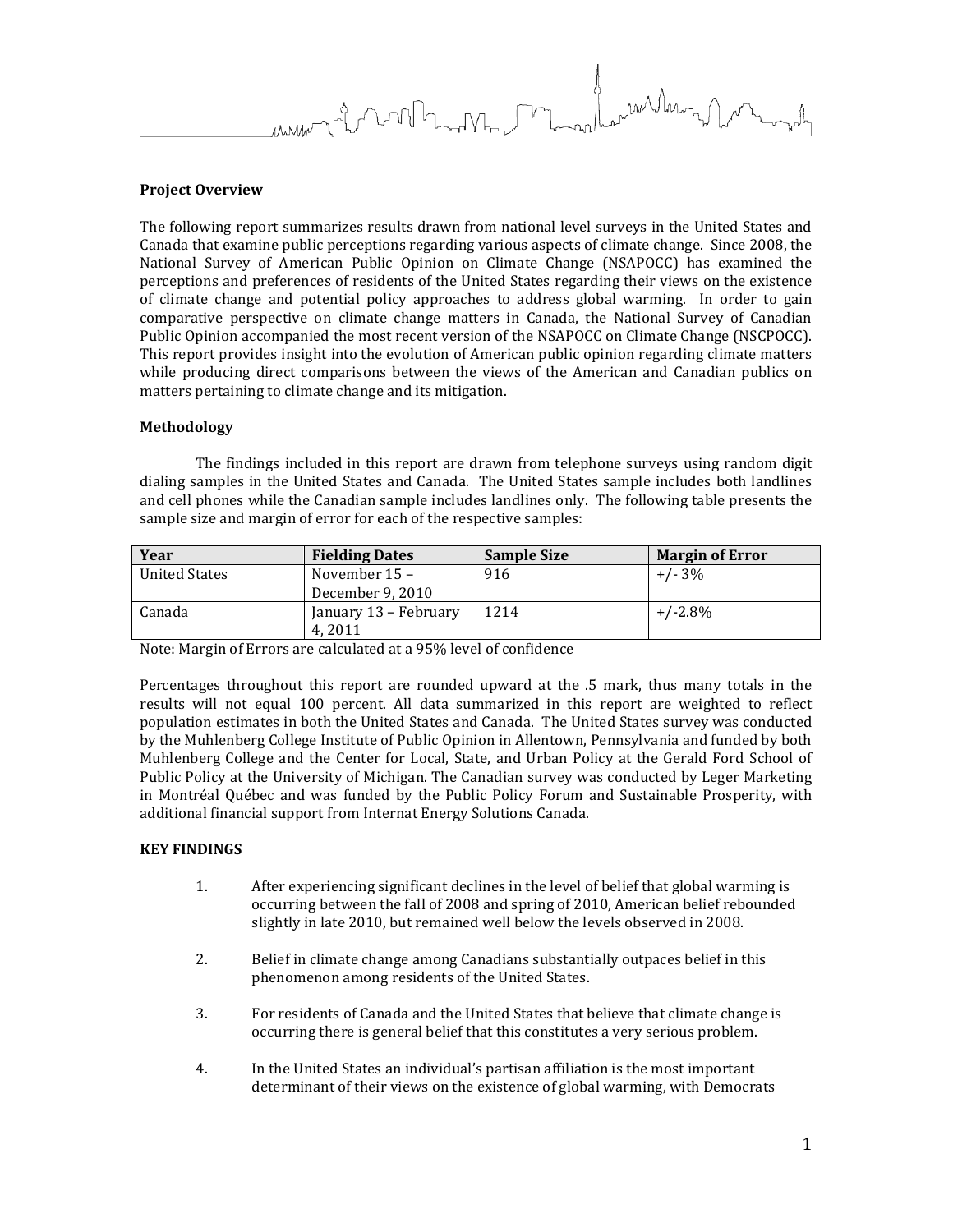ran Maron mmor vil month

significantly more likely than Republicans to believe that the Earth is warming.

- 5. Partisan affiliation is also associated with individual views on global warming in Canada, with Conservative Party supporters significantly less likely than supporters of all other parties to believe the Earth is warming.
- 6. Among the cohort of Americans and Canadians who believe in climate change there is significant division on the root causes of global warming, with most believers pointing to both human activity and natural factors as contributing to increasing world temperatures.
- 7. Americans remain highly divided on claims that scientists are manipulating climate research for their own interests, with most Canadians rejecting such claims.
- 8. While placing the primary responsibility for addressing global warming on the federal government, a majority of both Canadians and Americans believe that state and local governments share responsibility for addressing this problem.
- 9. Canadians expressed a higher degree of willingness to pay for increased production of renewable energy resources than their American counterparts.
- 10. While most Americans do not support such policy options as cap and trade and carbon taxes, a majority of Canadians indicated that they would support such policy options even if they imposed increased costs of up to \$50 per month in energy expenses.

# Belief in Climate Change

 For much of the last decade public opinion polls have shown that Americans have increasingly acknowledged the existence of climate change. This growth in belief was particularly pronounced between 2007 and 2008 when numerous polls converged in showing that Americans were more likely than ever before to express belief in global warming. But this trend shifted markedly in more recent years. Numerous surveys, including those of the NSAPOCC, have shown a declining percentage of Americans expressing belief that temperatures on Earth have been increasing (see Table One). In this study we find a slight rebound in levels of belief among US residents with belief levels increasing from 52% to 58% between March and December 2010.

# TABLE ONE

# Views of Americans on the Existence of Global Warming 2008 -2010

|                  | <b>There is Solid</b><br><b>Evidence of Global</b><br>Warming | <b>There is Not Solid</b><br><b>Evidence of Global</b><br>Warming | <b>No Sure</b> |
|------------------|---------------------------------------------------------------|-------------------------------------------------------------------|----------------|
| <b>Fall 2008</b> | 72%                                                           | 17%                                                               | 11%            |
| <b>Fall 2009</b> | 65%                                                           | 20%                                                               | 15%            |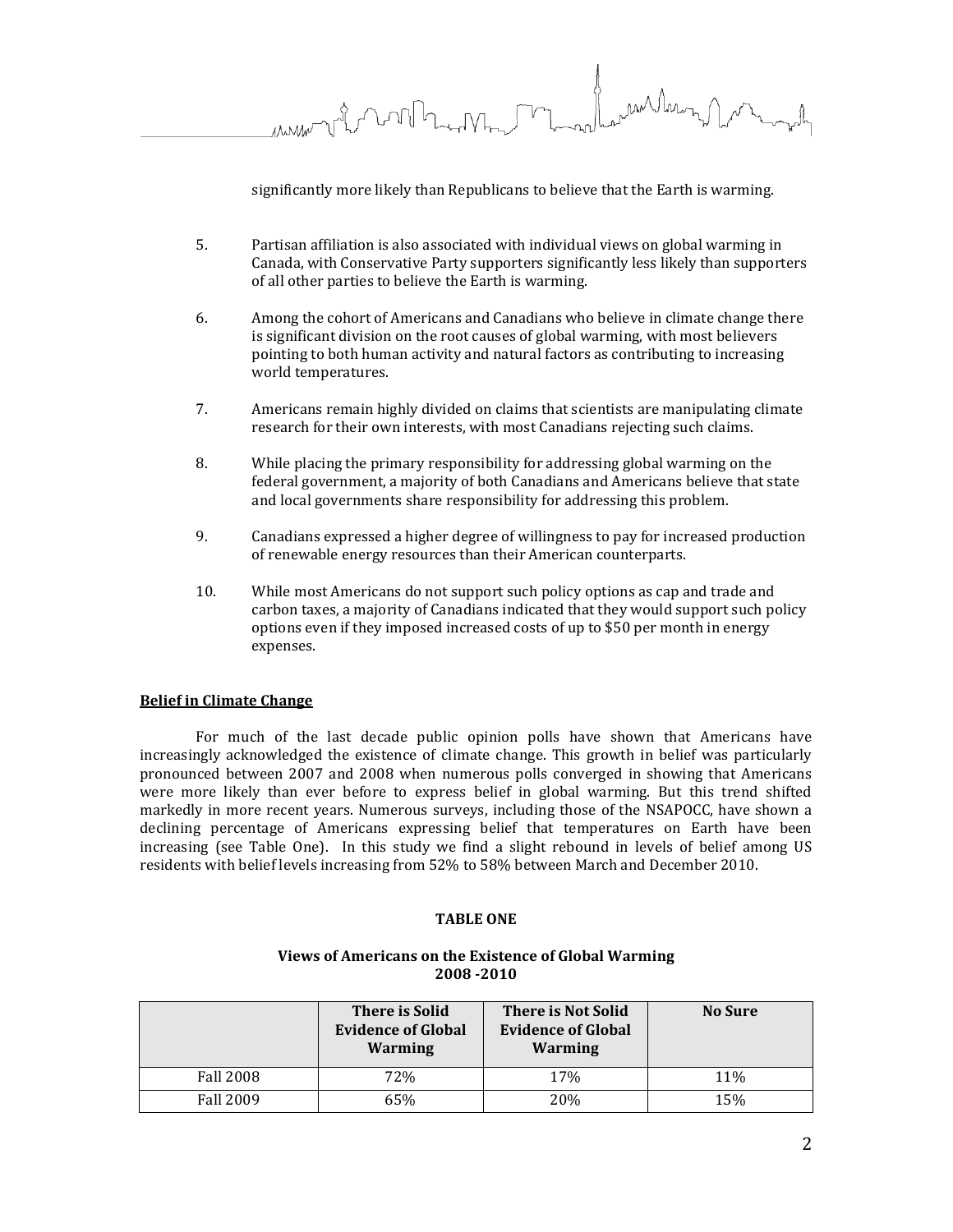ran Mars

| Spring 2010      | 52% | 36% | 13% |
|------------------|-----|-----|-----|
| <b>Fall 2010</b> | 58% | 26% | 16% |

Question Wording: From what you've read and heard, is there solid evidence that the average temperature on earth has been getting warmer over the past four decades?

 Canada, in contrast, presents a very different case, with 2010 survey findings indicating greater belief in the existence of global warming than has ever emerged in the NSAPOCC surveys in the United States. More specifically, 4 out of 5 Canadians currently believe that the Earth is warming compared with about 3 in 5 Americans (see Table Two). In addition, Americans were almost twice as likely as Canadians to indicate a belief that climate change was not occurring, with 26% of U.S. residents stating that they perceive no solid evidence of global warming, compared with only 14% of Canadians who responded the same way.

# TABLE TWO

# Views of Americans and Canadians on the Existence of Global Warming

|           | <b>There is Solid</b><br><b>Evidence of Global</b><br>Warming | <b>There is Not Solid</b><br><b>Evidence of Global</b><br><b>Warming</b> | <b>Not Sure</b> |
|-----------|---------------------------------------------------------------|--------------------------------------------------------------------------|-----------------|
| Americans | 58%                                                           | 26%                                                                      | 16%             |
| Canadians | 80%                                                           | 14%                                                                      | 6%              |

Question Wording: From what you've read and heard, is there solid evidence that the average temperature on Earth has been getting warmer over the past four decades?

Among the majority of Americans and Canadians who believe the planet to be warming, however, there is general consensus that the matter is a serious problem. Overall, 9 in 10 Americans and Canadians perceive global warming to be at least somewhat of a serious problem (see Table Three). Of these, 6 out of 10 residents of both Canada and the United States believe the occurrence of global warming to be a very serious problem.

# TABLE THREE

# Views on the Seriousness of Global Warming Among Canadians and Americans who Believe the Planet is Warming

|                  | <b>Americans</b> | <b>Canadians</b> |
|------------------|------------------|------------------|
| Very Serious     | 61%              | 57%              |
| Somewhat Serious | 30%              | 34%              |
| Not Too Serious  | 5%               | 6%               |
| Not A Problem    | 3%               | 2%               |
| Not Sure         | $< 1\%$          | $0\%$            |

Question Wording: In your view is global warming a very serious problem, somewhat serious, not too serious, or not a problem?

# The Determinants of Views on Climate Change

 One of the key questions regarding public opinion on climate change involves the factors that determine one's views on this matter. Public opinion often reflects an individual's socio-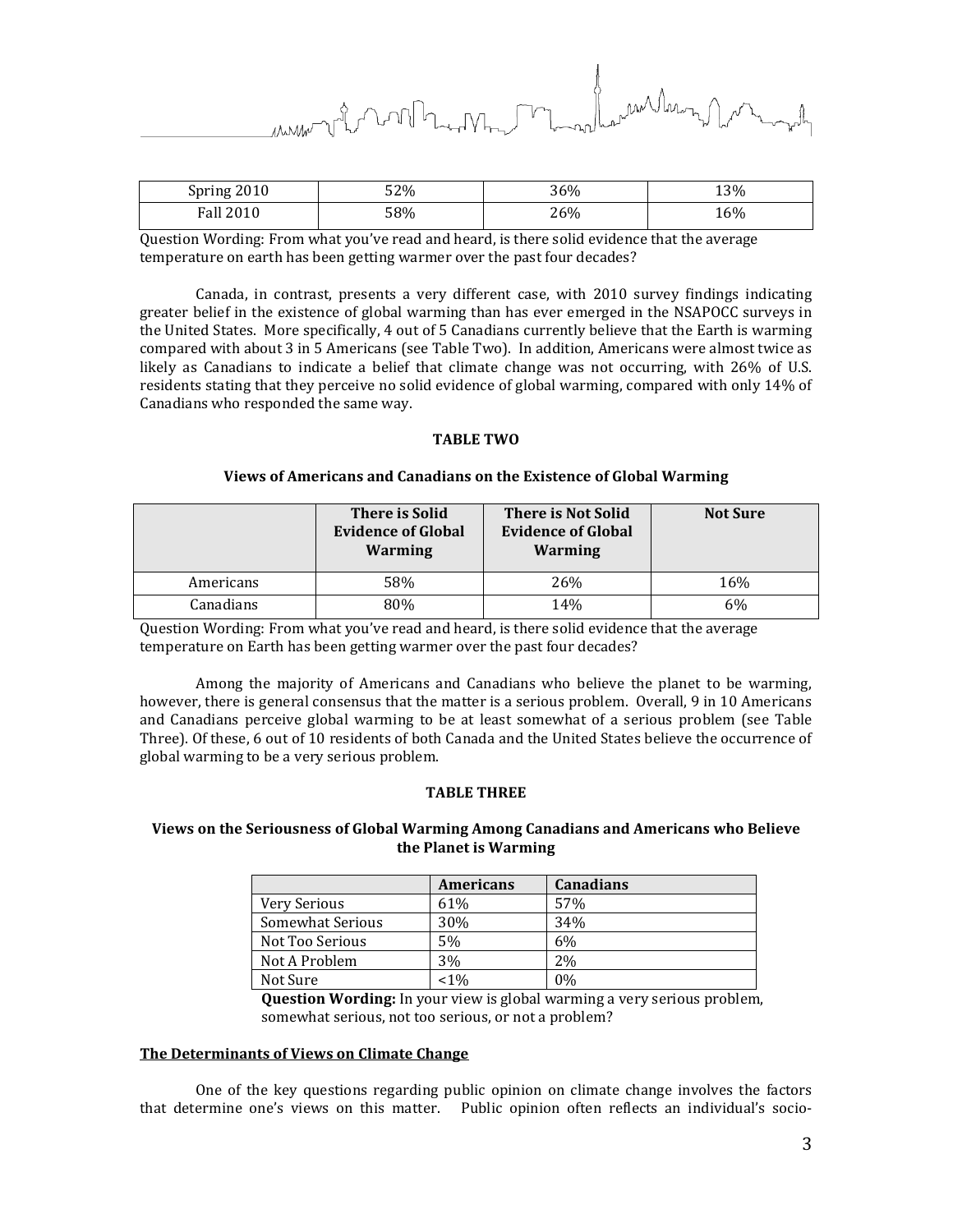mullann

economic attributes including gender, age, race and educational attainment. In the case of Americans, the single biggest predictor of one's views on climate change continues to be the individual's partisan affiliation.

In particular those Americans who identify themselves as Democrats are significantly more likely than those calling themselves Republicans to state that they think climate change is occurring. Meanwhile, the climate views of independent voters in the United States fall almost directly between their Democratic and Republican counterparts

# TABLE FOUR

|                             | Yes | N <sub>o</sub> | <b>Not Sure</b> |
|-----------------------------|-----|----------------|-----------------|
| <b>Democrat</b>             | 69% | 16%            | 15%             |
| Republican                  | 41% | 43%            | 17%             |
| Independent                 | 56% | 31%            | 13%             |
| <b>Tea Party Member</b>     | 54% | 37%            | 10%             |
| <b>Non Tea Party Member</b> | 59% | 25%            | 16%             |
| Male                        | 53% | 30%            | 18%             |
| Female                      | 63% | 23%            | 14%             |
| 18-29                       | 62% | 28%            | 10%             |
| 30-44                       | 55% | 31%            | 14%             |
| 45-64                       | 64% | 22%            | 14%             |
| 65 or Older                 | 51% | 29%            | 20%             |
| <b>College Educated</b>     | 64% | 25%            | 11%             |
| <b>Non-College Educated</b> | 50% | 28%            | 23%             |
| Total                       | 58% | 26%            | 16%             |

# Views of Americans on the Existence of Global Warming by Selected Demographic Categories

Similarly, significant differences in perceptions of global warming emerge in Canada across partisan lines. In particular, respondents identifying themselves as supporters of the Federal Conservative party are significantly less likely to believe in the existence of climate change, compared to both supporters of all other parties and undecided voters. Conversely, Conservative party supporters are nearly three times more likely than all other voters to express disbelief that average global temperatures are warming (see Table Five).

# TABLE FIVE

# Canadian Views on the Existence of Global Warming by Selected Demographic Categories

|                       | <b>Yes</b> | N <sub>0</sub> | <b>Not Sure</b> |
|-----------------------|------------|----------------|-----------------|
| <b>Conservative</b>   | 64%        | 28%            | 8%              |
| Liberal               | 91%        | 6%             | 3%              |
| <b>New Democrat</b>   | 84%        | 10%            | 6%              |
| <b>Bloc Québecois</b> | 90%        | 9%             | $1\%$           |
| Greens                | 87%        | 3%             | 10%             |
| <b>Undecided</b>      | 80%        | 13%            | 7%              |
| <b>Male</b>           | 79%        | 16%            | 5%              |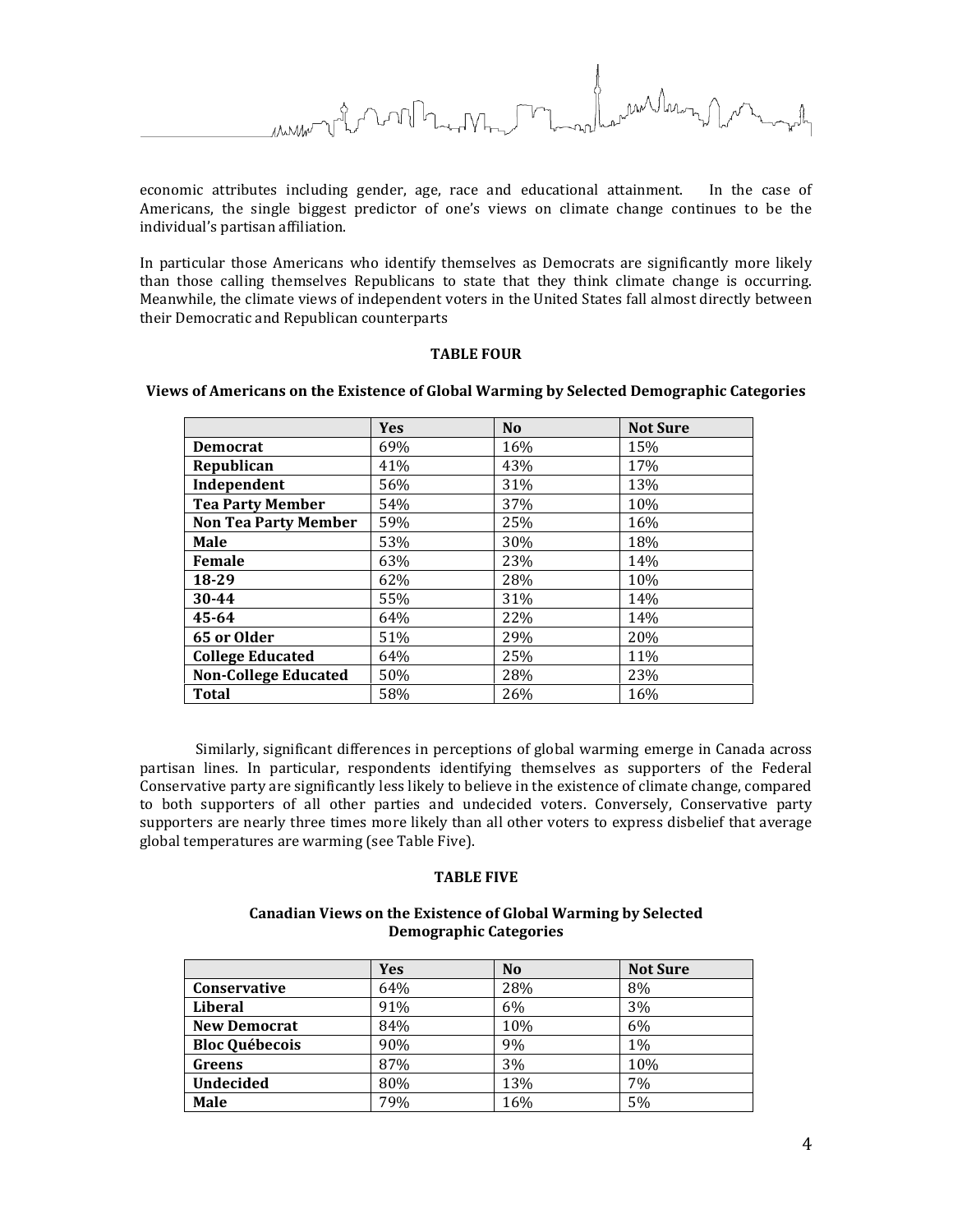ran Marson nt runn

| Female                      | 80% | 12% | 7% |
|-----------------------------|-----|-----|----|
| 18-29                       | 82% | 13% | 4% |
| 30-44                       | 79% | 15% | 6% |
| 45-64                       | 79% | 15% | 6% |
| 65 or Older                 | 77% | 14% | 9% |
| <b>College Educated</b>     | 80% | 14% | 6% |
| <b>Non-College Educated</b> | 78% | 16% | 6% |
| <b>Total</b>                | 80% | 14% | 6% |

#### Factors Undermining Belief in Climate Change

 In recent years there has been considerable attention paid to factors that have called into question the existence of global warming. In particular, the 2009 leaked e-mails from climate scientists that suggested possible manipulation of findings have been regularly cited by global warming skeptics as indicating efforts by scientists to overstate evidence of a changing climate in order to benefit their own interests. Americans are fairly evenly divided on this subject, with about half believing that such overstatements of global warming evidence are occurring and about half rejecting such claims (see Table Six). However, the percentage of Americans who reject the claim that scientists are manipulating climate change evidence for their own interest has noticeably dropped since the 2009 controversy.

# TABLE SIX

# Levels of Agreement with Statement that Scientists are Overstating Evidence about Global Warming among Americans 2008-2010

|                  | <b>Fall 2008</b> | <b>Fall 2009</b> | Spring 2010 | <b>Fall 2010</b> |
|------------------|------------------|------------------|-------------|------------------|
| Agree            | 38%              | 40%              | 47%         | 47%              |
| <b>Disagree</b>  | 58%              | 53%              | 47%         | 49%              |
| Not Sure/Refused | 5%               | 7%               | 7%          | 4%               |

Statement: Scientists are overstating evidence about global warming for their own interests

 The division among Americans regarding the practices of climate scientists is substantially lower among Canadian citizens. In particular, 60% of Canadians do not agree with the claim that scientists are overstating evidence about global warming, with only 36% reporting such claims have merit (see Table Seven).

#### TABLE SEVEN

# Levels of Agreement with Statement that Scientists are Overstating Evidence about Global Warming among Americans and Canadians

|                  | <b>Americans</b> | <b>Canadians</b> |
|------------------|------------------|------------------|
| Agree            | 47%              | 36%              |
| Disagree         | 49%              | 60%              |
| Not Sure/Refused | 4%               | 4%               |

Statement: Scientists are overstating evidence about global warming for their own interests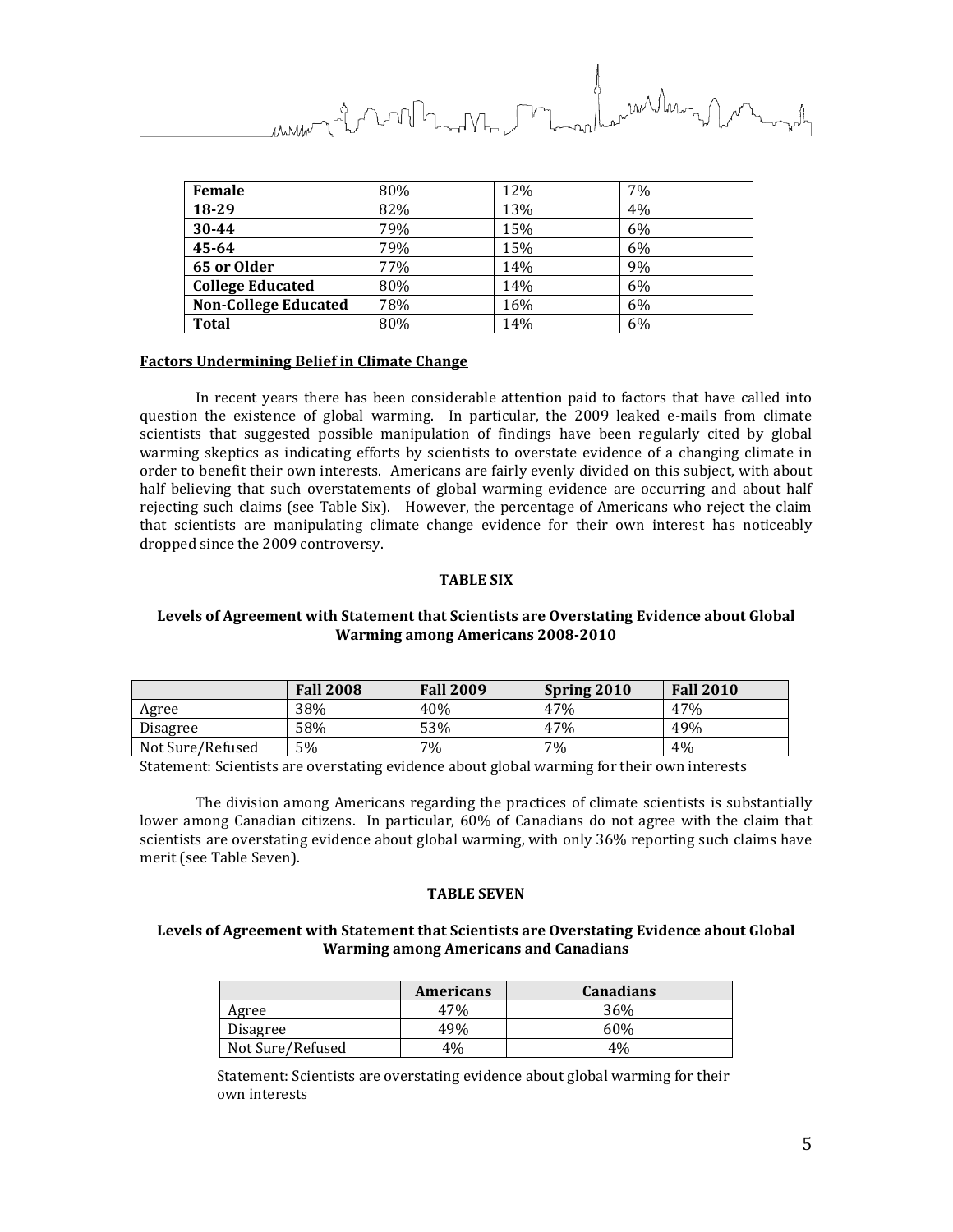ran Maron

# Role of Government in Addressing Climate Change

 As the issue of climate change has emerged as a growing concern for governments throughout the world, increasing attention has focused on the role of governments at both national and sub-national levels. In particular, within such federal systems as the United States and Canada, sub-national governments have played an increasingly important role in adopting and implementing climate policies. Though placing a general responsibility on the federal level, both the Canadian and American publics indicate a belief that national, state and local governments all have a responsibility to address global warming. While both American and Canadian citizens generally see roles for all levels of government in combating global warming, Canadians are more likely to place a "great deal" of responsibility on their governments than are residents of the United States (see Table Eight).

# TABLE EIGHT

# Perceptions of Government Roles in Addressing Global Warming In the United States and Canada

|                |        | A Great Deal of       | <b>Some</b>           | No                    | <b>Not</b>   |
|----------------|--------|-----------------------|-----------------------|-----------------------|--------------|
|                |        | <b>Responsibility</b> | <b>Responsibility</b> | <b>Responsibility</b> | Sure/Refused |
| Federal        | US     | 43%                   | 30%                   | 22%                   | 5%           |
|                | Canada | 65%                   | 24%                   | 8%                    | 3%           |
| State/Province | US     | 35%                   | 37%                   | 23%                   | 5%           |
|                | Canada | 52%                   | 36%                   | 9%                    | 2%           |
| Local          | US     | 29%                   | 36%                   | 30%                   | 5%           |
|                | Canada | 42%                   | 42%                   | 13%                   | 2%           |

Question Wording: For each level of government that I mention please tell me if it has a great deal of responsibility, some responsibility or no responsibility for taking actions to reduce global warming

 When it comes to particular policies to confront climate change Americans and Canadians generally support a role for both the national and sub-national governments. The only policy areas where public opinion in both federations appears to favor the national government over lower levels is in the area of automobile fuel efficiency standards, and to a lesser degree increased development of nuclear power (see Table Nine).

# TABLE NINE

# Support for Climate Change Policies by Level of Government in the United States and Canada

|               |        | Federal | State/          | <b>Both</b> | <b>Neither</b> | <b>Not Sure</b> |
|---------------|--------|---------|-----------------|-------------|----------------|-----------------|
|               |        |         | <b>Province</b> |             |                |                 |
| Cap and Trade | US     | 15%     | 9%              | 41%         | 29%            | 8%              |
|               | Canada | 12%     | 9%              | 51%         | 19%            | 8%              |
| Fossil Fuel   | US     | 12%     | 7%              | 34%         | 42%            | 5%              |
| Taxes         | Canada | 15%     | 5%              | 43%         | 28%            | 5%              |
| Nuclear       | US     | 18%     | 5%              | 37%         | 35%            | 6%              |
| Power         | Canada | 17%     | 5%              | 39%         | 28%            | 10%             |
| Gas Taxes     | US     | 8%      | 9%              | 26%         | 54%            | 3%              |
|               | Canada | 10%     | 7%              | 36%         | 41%            | 5%              |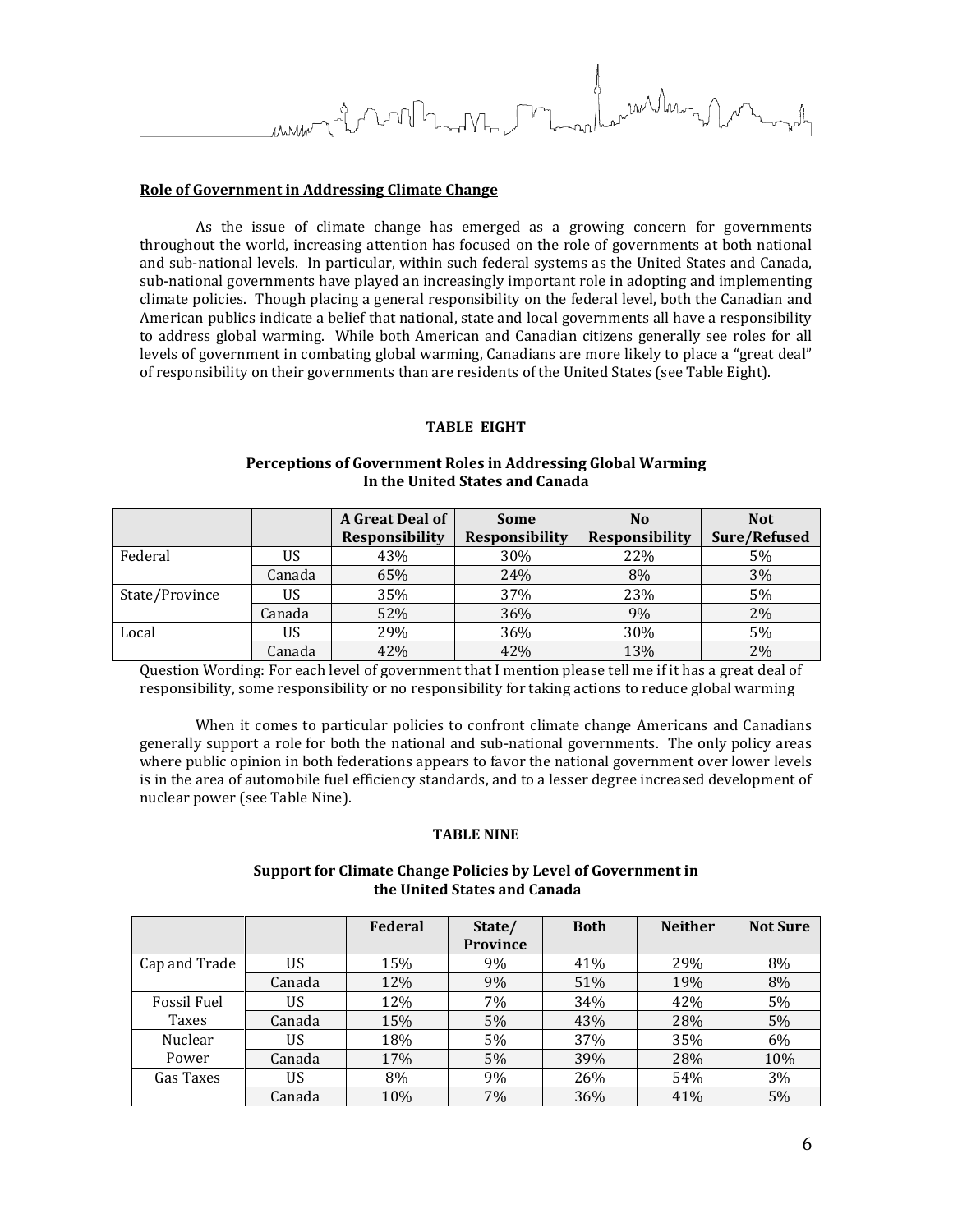ran Marny Jam nt north

| Renewable   | US     | 8%  | 11% | 57% | 21% | 3% |
|-------------|--------|-----|-----|-----|-----|----|
| Portfolios  | Canada | 8%  | 12% | 69% | 7%  | 5% |
| Electricity |        |     |     |     |     |    |
| Automobile  | US     | 25% | 5%  | 48% | 20% | 3% |
| Efficiency  | Canada | 26% | 2%  | 60% | 9%  | 3% |

Question Wording: I'm going to provide you with a list of policies that can be used to limit the emission of greenhouse gases. For each option that I mention please tell if the policy should be adopted ONLY by the federal government, ONLY by your state government, by BOTH the federal and state governments or should NOT be adopted by any government

 Canadians and Americans are in general agreement that sub-national governments should act to address climate change even if the national government or neighboring states and provinces fail to also act on this matter. However, Canadians are more likely than their American counterparts to attribute a role to the sub-national government in the absence of federal leadership (see Table Ten). While 2 out of 3 Canadians believe that their province has already felt the effects of global warming under half of all Americans note that their state is experiencing climate change at this time.

# TABLE TEN

# Agreement with Statements Regarding State and Provincial Roles in Addressing Global Warming

|                                                                                                                                               | <b>Americans</b> | <b>Canadians</b> |
|-----------------------------------------------------------------------------------------------------------------------------------------------|------------------|------------------|
| My state/province should not adopt anti-global<br>warming policies unless its neighboring<br>states/provinces also adopt similar policies.    | 35%              | 34%              |
| If the federal government fails to address the issue of<br>global warming it is my state/province's responsibility<br>to address the problem. | 62\%             | 70%              |
| My state/province has already felt negative effects<br>from global warming                                                                    | 44%              | 65%              |

# Willingness to Pay for Climate Change Policies

 Considerable debate over policy options to reduce greenhouse gas emissions has focused on development of market-based tools that would deter consumption of fossil fuels and instead promote renewable energy sources. Such policies would generally impose greater costs on use of energy sources predominant in the United States and Canada. The surveys examined both a general willingness of the Canadian and American publics to pay for the development of renewable energy sources, as well as public support for two of the most discussed policy options aimed at decreasing use of fossil fuels.

 Members of the American and Canadian public diverge somewhat on willingness to pay (see Table Eleven). In particular, Canadians are significantly less likely than Americans to indicate that they are not prepared to pay anything each year for the development of more renewable energy, and more likely to express a willingness to pay higher levels for increasing the availability of alternative energy sources.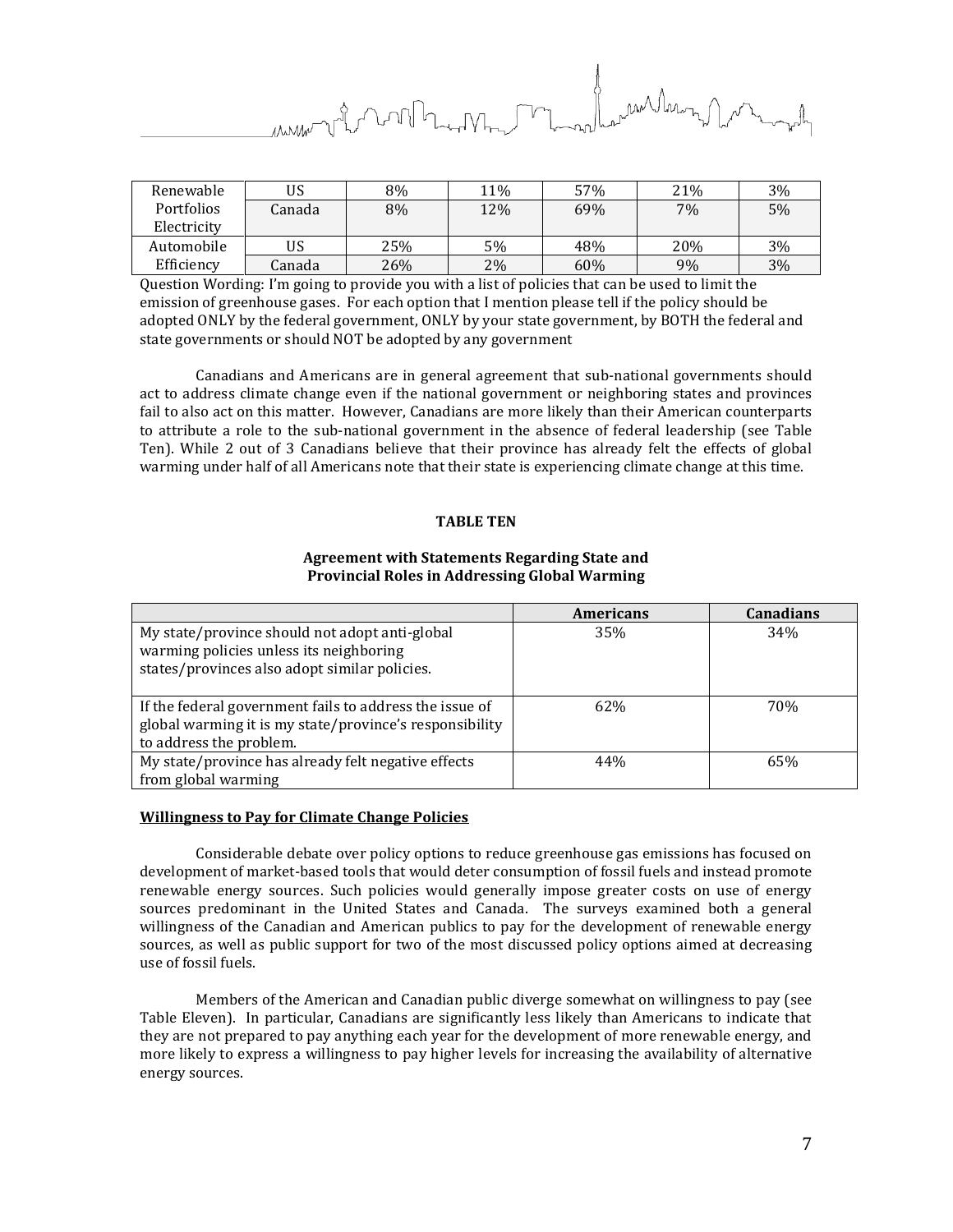ran Marny form

# TABLE ELEVEN

# Willingness to Pay for Increased Renewable Energy Production In the United States and Canada

|                      | Canada | <b>U.S.</b> |
|----------------------|--------|-------------|
| \$0 each year        | 21%    | 41%         |
| \$1-49 a year        | 28%    | 26%         |
| \$50-99 a year       | 19%    | 17%         |
| \$100-249 a year     | 13%    | 7%          |
| \$250-499 a year     | 6%     | 4%          |
| \$500 or more a year | 7%     | 2%          |
| Not Sure             | 6%     | 4%          |

Question Wording: If it required you to pay extra money each year in order for more renewable energy to be produced, how much would you be willing to pay?

Between 2008 and 2010, and corresponding with adverse economic conditions in the global economy, the NSAPOCC tracked a decline in willingness to pay for renewable energy development. While most Americans indicated that they would be willing to contribute at least something to promote the development of renewable energy, the overall financial commitment levels has fallen in each of the three NSAPOCC studies, with 4 out of 10 Americans in 2010 indicating that they would not be willing to pay anything for greater production of renewable energy.

# TABLE TWELVE

# Willingness to Pay for Increased Renewable Energy Production Among American Citizens 2008-2010

|                      | <b>Fall 2008</b> | <b>Fall 2009</b> | <b>Fall 2010</b> |
|----------------------|------------------|------------------|------------------|
| \$0 each year        | 22%              | 29%              | 41%              |
| $$1-49$ a year       | 16%              | 31%              | 26%              |
| \$50-99 a year       | 17%              | 15%              | 17%              |
| \$100-249 a year     | 13%              | 13%              | 7%               |
| \$250-499 a year     | 10%              | 3%               | 4%               |
| \$500 or more a year | 7%               | 2%               | 2%               |
| Not Sure             | 15%              | 7%               | 4%               |

Question Wording: If it required you to pay extra money each year in order for more renewable energy to be produced, how much would you be willing to pay?

Two of the most prominent market-based policy options related to climate change have been carbon cap-and-trade and carbon taxes, having been debated extensively in both federal systems during the past decade. Neither federal government has adopted such policies, although some American states and Canadian provinces have done so. The Canadian and American surveys indicate fairly substantial differences in levels of support for policies designed to limit the use of fossil fuels. In particular, Canadians demonstrate a higher degree of support for both cap and trade policies and carbon taxes than the American public. A majority of Canadians support the adoption a cap and trade system and